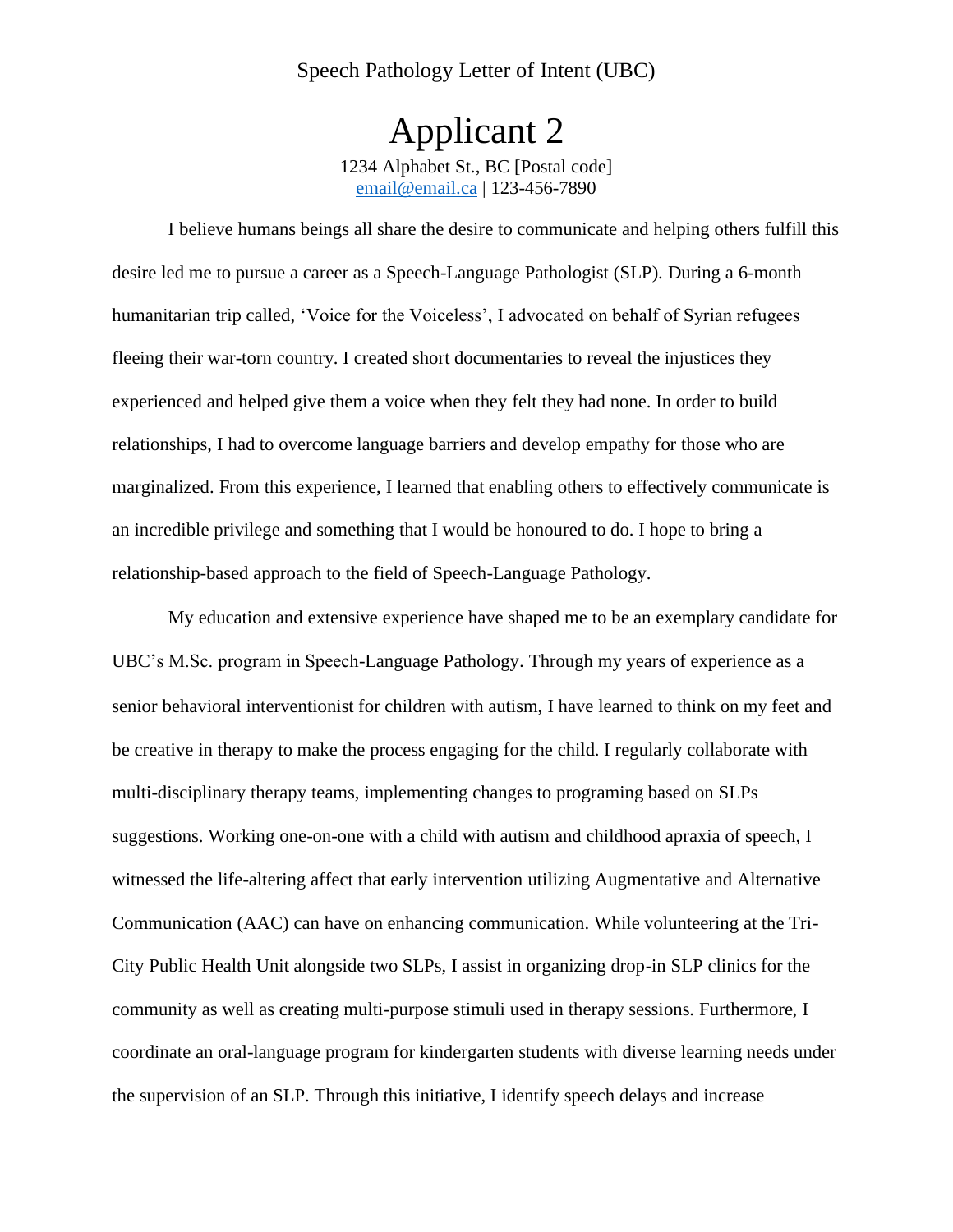## Speech Pathology Letter of Intent (UBC)

phonological awareness and vocabulary in kindergarten students. I also assist an SLP in a District Language Development Program a full-time, intensive school program for children diagnosed with significant language-based learning disabilities. In this role, I spend time one-onone with intermediate students, giving individualized instruction according to their specific needs. Recently, I established a speech group at the [**name for rehabilitation service**] for adults with aphasia. Leading weekly lessons with adults with aphasia has broadened my experience with diverse populations and has expanded my understanding of the struggles people with traumatic brain injuries face.

An essential part of being an SLP is using therapies grounded in research. Initially what piqued my interest in UBC's program is the emphasis on research. I volunteer as a research assistant in SFU's Phonological Processing Lab where I am involved in a study examining the spoken word recognition of L2 learners. I am excited about the research opportunities UBC offers, in particular, [**person**]'s research on supporting language and communication development of children with developmental disabilities. In the future, I hope to research therapeutic approaches for children with autism and childhood apraxia of speech. My superior communication skills and my passion for seeing others succeed will make me an exceptional candidate for UBC's M.Sc.in Speech-Language Pathology.